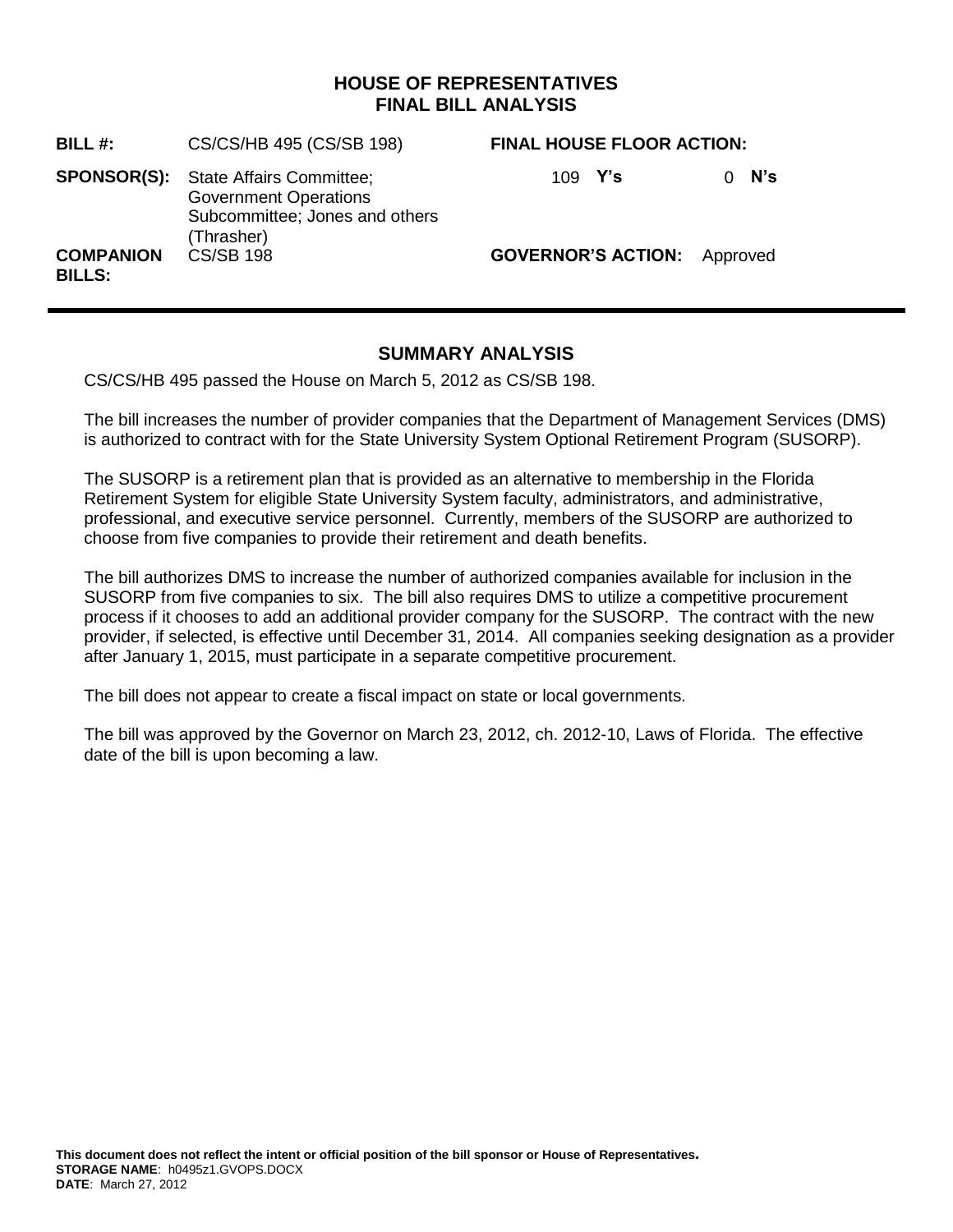## **I. SUBSTANTIVE INFORMATION**

#### A. EFFECT OF CHANGES:

#### **Present Situation**

The optional retirement program for the State University System (SUSORP or program) is a retirement plan that is provided as an alternative to membership in the Florida Retirement System (FRS) for eligible State University System faculty, administrators, and administrative, professional, and executive service personnel.<sup>1</sup> The SUSORP is a 403(b), Internal Revenue Code, qualified defined contribution plan that provides full and immediate vesting of all contributions submitted to the participating companies on behalf of the participant. $<sup>2</sup>$ </sup>

SUSORP became effective July 1, 1984, for eligible State University System faculty and administrators. The program was expanded in 1988, to include the State University System Executive Service and in 1999, to include administrative and professional staff. The program was created to offer more portability to the employees being recruited by the State University System.<sup>3</sup>

Through this program, participants elect coverage as an alternative to membership in the FRS. $4$ Contracts providing retirement and death benefits may be purchased for eligible members of the SUSORP.<sup>5</sup>

The Department of Management Services (DMS) is responsible for administering the program. The Board of Governors of the State University System (board) provides recommendations on contract providers for the SUSORP to DMS.<sup>6</sup> The recommendations must include:

- The nature and extent of the rights and benefits in relation to the required contributions; and
- The suitability of the rights and benefits to the needs of the participants and the interests of the  $\bullet$ institutions in the recruitment and retention of eligible employees.<sup>7</sup>

After receiving and considering the recommendations of the board, DMS must designate up to five companies that may offer contracts under the SUSORP. $8$  The investment products offered by provider companies are subject to review by the State Board of Administration.<sup>9</sup>

DMS indicates there are approximately 17,000 eligible members who have elected participation in the SUSORP, as of June 30, 2011.<sup>10</sup> SUSORP currently offers five investment provider choices. Those choices are:

- $\bullet$  ING (3,042 participants);
- Jefferson National Life Insurance Company (134 participants);
- MetLife Investors USA Insurance Company (1,853 participants);

 $\overline{a}$ 

<sup>1</sup> *See* s. 121.35(2)(a), F.S.

<sup>2</sup> *See* s. 121.35(1), F.S.

<sup>&</sup>lt;sup>3</sup> Information provided by telephone on January 27, 2012, by Mr. Garry Green, Operations & Management Consultant Manager, Division of Retirement, Research and Education Section, Department of Management Services.

<sup>&</sup>lt;sup>4</sup> SUSORP is available to certain instructional and research faculty, administrative and professional personnel, and the Chancellor and university presidents. *See* s. 121.35(2)(a), F.S. Faculty members at a college with faculty practice plans are required to participate in the program. *See* s. 121.051(1)(a)2., F.S.

<sup>&</sup>lt;sup>5</sup> Section 121.35(1), F.S.

 $6$  Section 121.35(6)(a), F.S.

<sup>&</sup>lt;sup>7</sup> Section 121.35(6)(a)1. and 2., F.S.

<sup>8</sup> Section 121.35(6)(b), F.S.

 $9^9$  Section 121.35 (6)(c), F.S.

<sup>&</sup>lt;sup>10</sup> Analysis of HB 495, Department of Management Services, October 27, 2011, at 1 (on file with the Government Operations Subcommittee). Information confirmed by telephone on December 15, 2011, by Mr. Todd Gunderson, Senior Benefits Analyst, Department of Management Services.